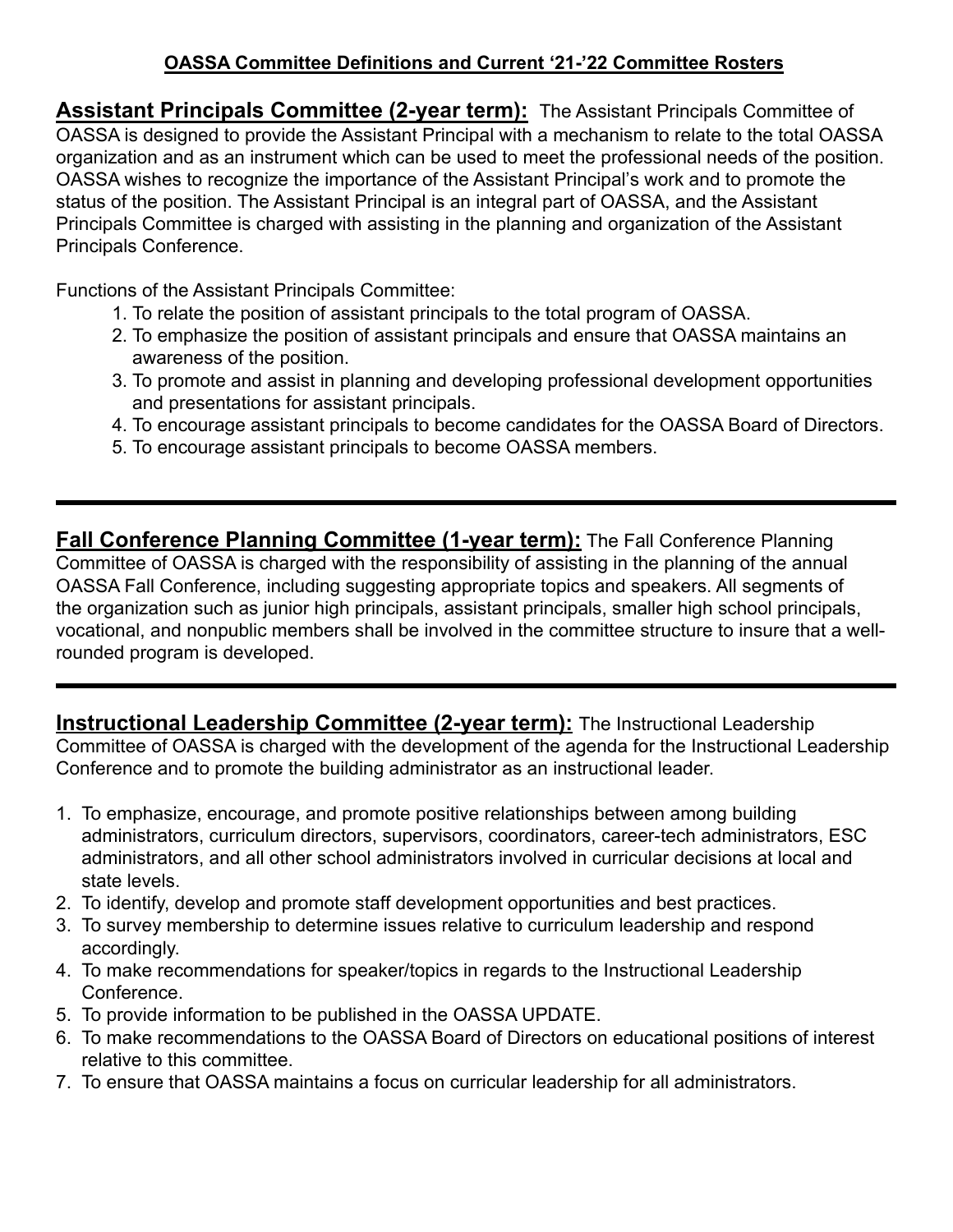**Legislative Committee (2-year term):** The Legislative Committee of OASSA is charged with the responsibility for designing and implementing the legislative positions of OASSA. It will develop an awareness of legislative expertise and procedure and cooperate with all organizations interested in the promotion of education in Ohio.

Functions of the Committee may be:

- 1. To canvas the membership yearly to determine the needs of OASSA members in the field of legislation.
- 2. To deliberate carefully on the findings of the survey and determine which items can be merged into the legislative projections for the year.
- 3. To determine the feasibility of the legislative proposals.
- 4. To help conduct a program of information for OASSA members as the legislative year develops.
- 5. To set up a statewide network of secondary administrators for legislative action and contracts.
- 6. To develop a system of "minutemen" who shall be available for immediate summons to Columbus for legislative hearings.
- 7. To develop a working relationship with the State Department of Education, BASA, OSBA, OAESA, and other organizations supporting a common program.
- 8. To promote membership in the Administrator, Board Members, and Citizens Political Action Committee.

**Middle Level Committee (2-year term):** The Middle Level Committee of OASSA is organized as an integral part of OASSA to develop the image and program of the middle and junior high school. OASSA recognizes that a large segment of the total membership has an interest in middle level education.

Functions of the Committee:

- 1. To promote the cause of middle and junior high school education in Ohio.
- 2. To ensure that OASSA maintains a focus on middle and junior high education.
- 3. To assist in providing material for the OASSA Middle Level article for the OASSA monthly UPDATE publication.
- 4. To encourage middle level members of OASSA to become candidates for the OASSA Board of Directors and other elective offices in OASSA.
- 5. To actively promote OASSA membership for middle level administrators.
- 6. To develop liaison between OASSA and the special groups of middle level educators in the state.

## **OHSAA/OASSA Principals Advisory Committee (rolling/on-going term):** The

OHSAA/OASSA Advisory Committee is charged with providing input to the Ohio High School Athletic Association on a variety of pertinent issues, including referendum items, bylaw changes, and other operational items. The committee will also be utilized to communicate information to other administrators throughout Ohio. It is important that this committee have representation that demonstrates a variety of school settings and geographic locations. Meeting dates will be done in conjunction with OHSAA, and will typically be held 3-4 times/year.